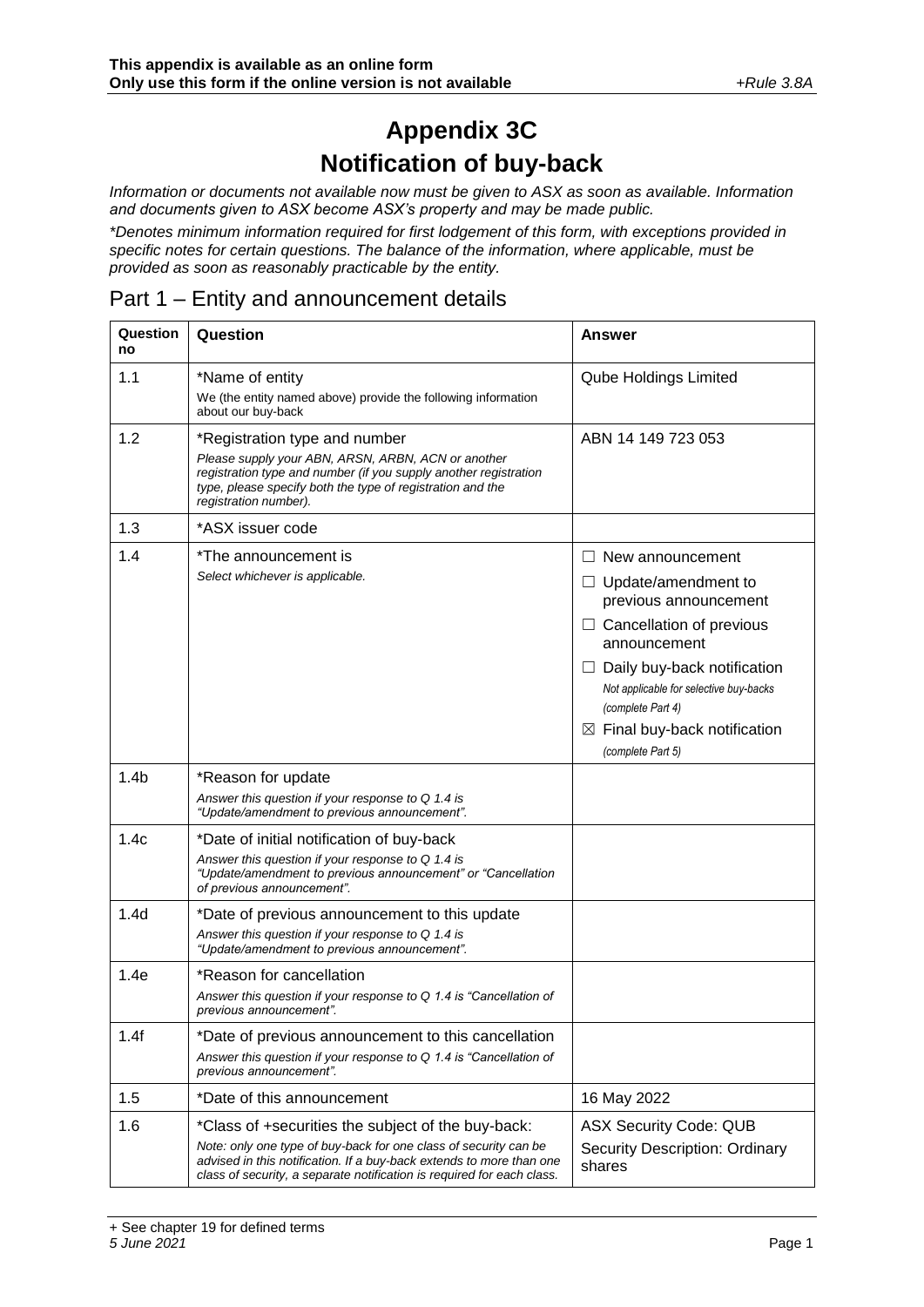## Part 2 –Type of buy-back

| Questio<br>n No. | Question                                                                                                                                                                                                                                                                                                                                                                                                                                 | Answer                                                                                                                                                                                                                                                                                                                                                                                 |
|------------------|------------------------------------------------------------------------------------------------------------------------------------------------------------------------------------------------------------------------------------------------------------------------------------------------------------------------------------------------------------------------------------------------------------------------------------------|----------------------------------------------------------------------------------------------------------------------------------------------------------------------------------------------------------------------------------------------------------------------------------------------------------------------------------------------------------------------------------------|
| 2.1              | *The type of buy-back is<br>Note this form is not required for minimum holding buy-backs (i.e.<br>buy-backs of unmarketable parcels). The only notification required<br>to ASX for a minimum holding buy-back is the lodgement of an<br>Appendix 3H within 5 business days of the completion of the<br>minimum holding buy-back notifying ASX of the cancellation of the<br>securities bought back in accordance with listing rule 3.8A. | Employee share scheme buy-<br>ш<br>back<br>On-market buy-back<br>ш<br>$\boxtimes$ Equal access scheme buy-<br>back<br>Selective buy-back<br>⊔<br>Other buy-back<br>ப<br>Select one item.<br>Note: "Other buy-back" does not include<br>a minimum holding buy-back. The<br>section "Other buy-back" will generally<br>only be applicable to an entity<br>established outside Australia. |
| $2.2\phantom{0}$ | Please describe the type of buy-back<br>Answer this question if your response to Q 2.1 is "Other buy-back".                                                                                                                                                                                                                                                                                                                              |                                                                                                                                                                                                                                                                                                                                                                                        |

## Part 3-Buy-back details

#### Part 3A – Details of +securities, price and reason

| 3A.1  | *Total number of +securities on issue in the class of<br>+securities to be bought back                                                                                                         |  |
|-------|------------------------------------------------------------------------------------------------------------------------------------------------------------------------------------------------|--|
| 3A.2  | *Total number of +securities proposed to be bought<br>back<br>Answer this question if your response to Q 2.1 is "Employee share"<br>scheme buy-back, "Selective buy-back" or "Other buy-back". |  |
| 3A.3  | *Name of person or description of class of persons<br>whose +securities are proposed to be bought back<br>Answer this question if your response to Q 2.1 is "Selective buy-<br>back".          |  |
| 3A.4  | *Does the entity intend to buy back a minimum<br>number of +securities<br>Answer this question if your response to Q 2.1 is "On-market buy-<br>back".                                          |  |
| 3A.4a | *Minimum number of +securities intended to be<br>bought back.<br>Answer this question if your response to Q 2.1 is "On-market buy-<br>back" and your response to Q 3A.4 is "Yes".              |  |
| 3A.5  | *Does the entity intend to buy back a maximum<br>number of securities?<br>Answer this question if your response to Q 2.1 is "On-market buy-<br>back"                                           |  |
| 3A.5a | *Maximum number of +securities proposed to be<br>bought back<br>Answer this question if your response to Q 2.1 is "On-market buy-<br>back" and your response to Q 3A.5 is "Yes".               |  |
| 3A.6  | *Name of broker or brokers who will offer to buy back<br>+securities on the entity's behalf<br>Answer this question if your response to Q 2.1 is "On-market buy-<br>back".                     |  |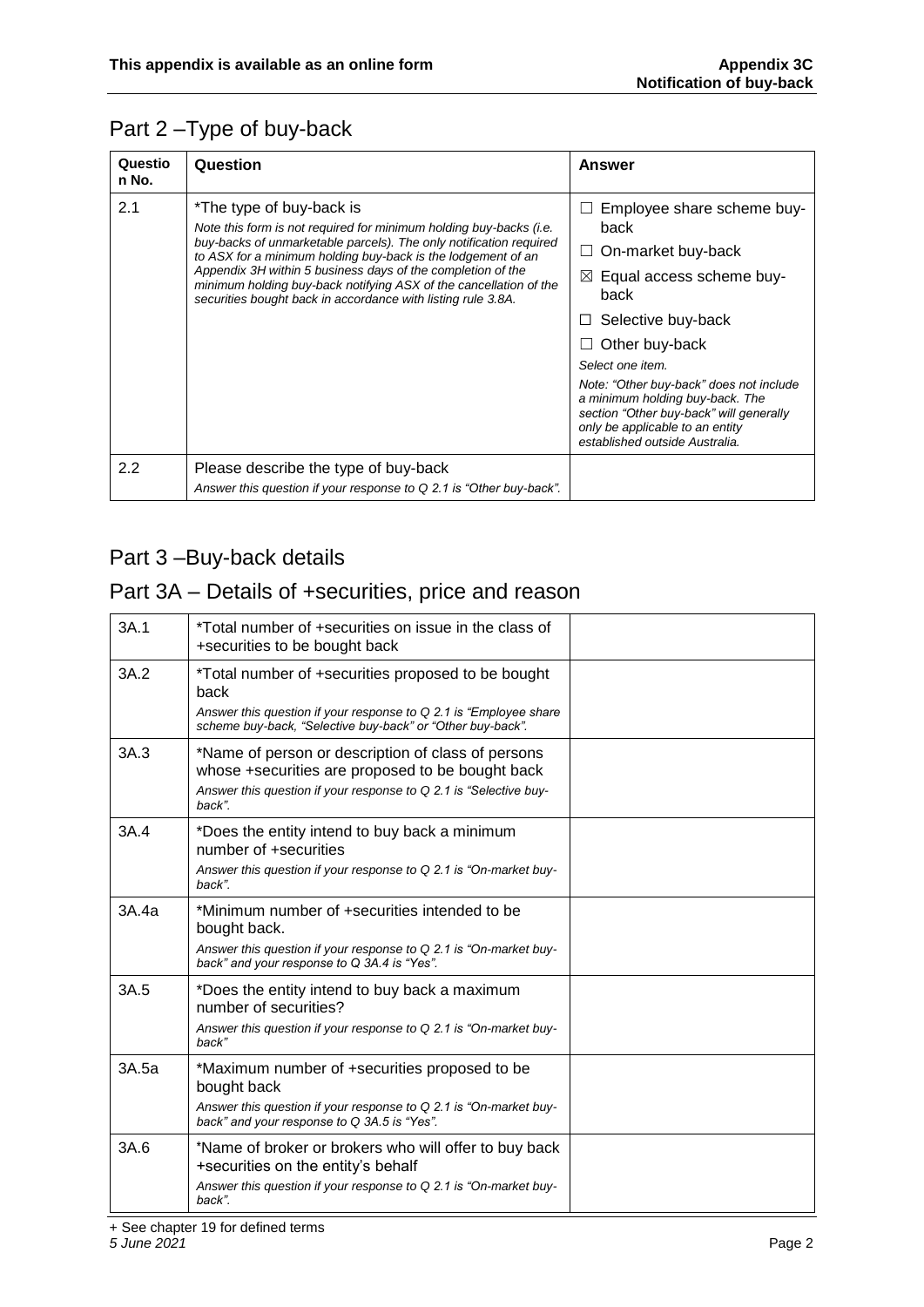| 3A.7       | *Percentage of +securities the entity will offer to buy<br>back<br>Answer this question if your response to Q 2.1 is "Equal access"<br>scheme buy-back".                                                                                                 |  |
|------------|----------------------------------------------------------------------------------------------------------------------------------------------------------------------------------------------------------------------------------------------------------|--|
| 3A.8       | *Approximate total number of +securities that will be<br>bought back if all buy-back offers are accepted<br>(disregarding any rounding and restrictions on<br>foreign participation)<br>Answer this question if your response to Q 2.1 is "Equal access" |  |
|            | scheme buy-back".                                                                                                                                                                                                                                        |  |
| 3A.9       | *Are the +securities being bought back for a cash<br>consideration?                                                                                                                                                                                      |  |
|            | Note: if the securities are being bought back for nil cash<br>consideration, answer this question "No".                                                                                                                                                  |  |
| 3A.9a      | *Is the price to be paid for +securities bought back<br>known?                                                                                                                                                                                           |  |
|            | Answer this question if your response to Q 3A.9 is "Yes".                                                                                                                                                                                                |  |
| 3A.9a(i)   | *In what currency will the buy-back consideration be<br>paid?                                                                                                                                                                                            |  |
|            | Answer this question if your response to Q 3A.9 is "Yes".<br>Note: all prices below are to be expressed in this currency.                                                                                                                                |  |
| 3A.9a(ii)  | *Buy-back price per +security<br>Answer this question if your response to Q 3A.9 is "Yes" and your                                                                                                                                                       |  |
|            | response to Q3A.9a is "Yes".                                                                                                                                                                                                                             |  |
| 3A.9a(iii) | *Capital component of buy-back price per +security<br>Answer this question if your response to Q 2.1 is "Equal access"<br>scheme buy-back", your response to Q 3A.9 is "Yes" and your<br>response to Q3A.9a is "Yes".                                    |  |
| 3A.9a(iv)  | *Dividend component of buy-back price per +security                                                                                                                                                                                                      |  |
|            | Answer this question if your response to Q 2.1 is "Equal access<br>scheme buy-back", your response to Q 3A.9 is "Yes" and your<br>response to Q3A.9a is "Yes".                                                                                           |  |
| 3A.9a(v)   | *Indicative buy-back price per +security                                                                                                                                                                                                                 |  |
|            | Answer this question if your response to Q2.1 is anything other<br>than "On-market buy-back", your response to Q 3A.9 is "Yes" and<br>your response to Q3A 9a is "No".                                                                                   |  |
|            | Please lodge an update to this form when the final buy-back price<br>is known.                                                                                                                                                                           |  |
| 3A.9b      | *Please describe the consideration being provided to<br>buy back the +securities<br>Answer this question if your response to Q3A.9 is "No".                                                                                                              |  |
| 3A.10      | *Do the buy-back terms allow for a scale-back?                                                                                                                                                                                                           |  |
|            | Answer this question if your response to Q 2.1 is "Equal access"<br>scheme buy-back".                                                                                                                                                                    |  |
| 3A.10a     | *Please summarise the scale-back terms                                                                                                                                                                                                                   |  |
|            | Answer this question if your response to Q 2.1 is "Equal access"<br>scheme buy-back" and your answer to Q 3A.10 is "Yes".                                                                                                                                |  |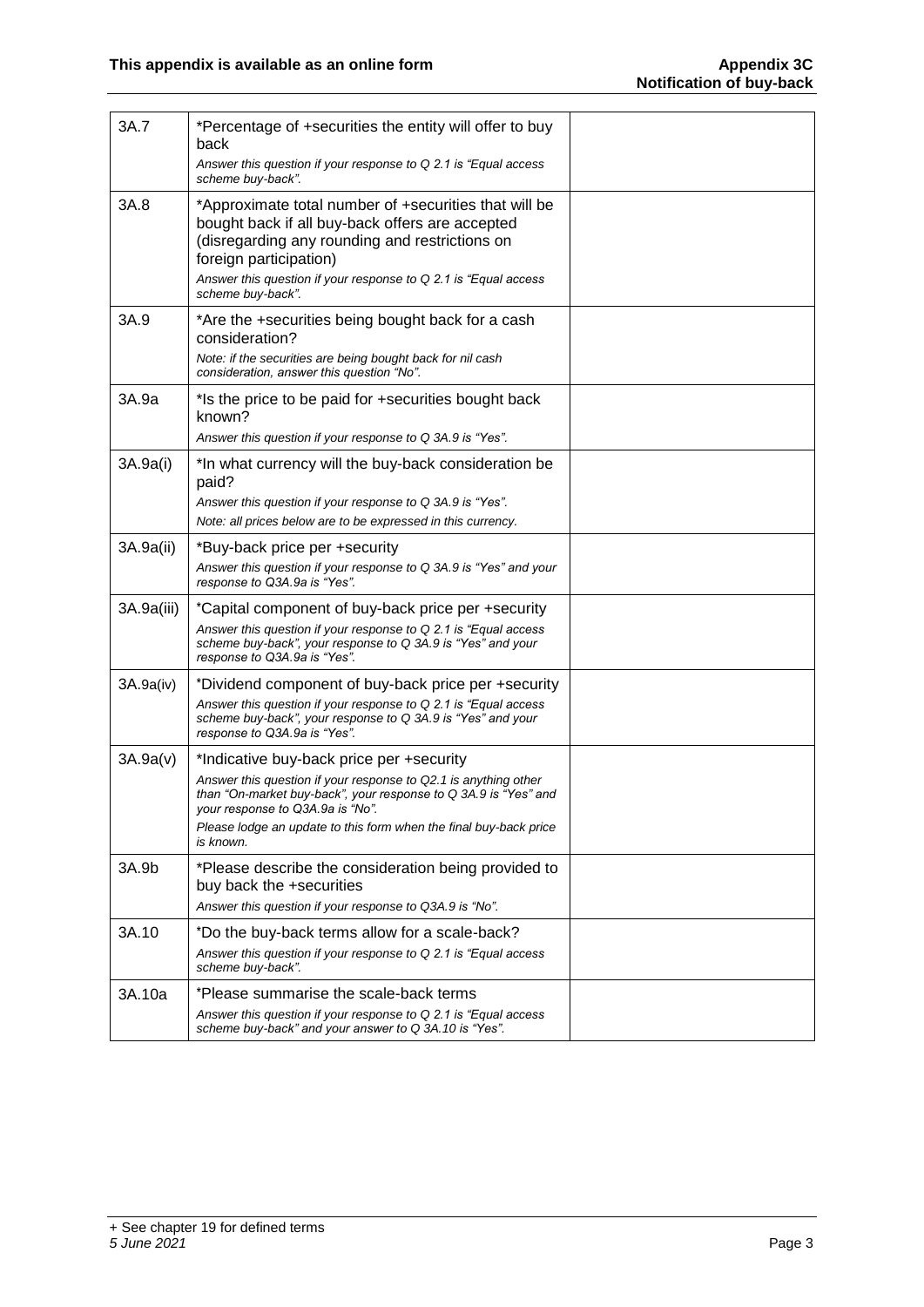| 3A.11 | *What will be done with fractional entitlements?<br>Answer this question if your response to $Q$ 2.1 is "Equal access"<br>scheme buy-back". | $\Box$ Fractions rounded up to the<br>next whole number                           |
|-------|---------------------------------------------------------------------------------------------------------------------------------------------|-----------------------------------------------------------------------------------|
|       |                                                                                                                                             | Fractions rounded down to<br>the nearest whole number or<br>fractions disregarded |
|       |                                                                                                                                             | Fractions of 0.5 or more<br>rounded up                                            |
|       |                                                                                                                                             | Fractions over 0.5 rounded<br>up                                                  |
|       |                                                                                                                                             | Not applicable                                                                    |
| 3A.12 | *Reason for buy-back<br>Answer this question if your response to Q 2.1 is "Other buy-<br>back".                                             |                                                                                   |
| 3A.13 | Please provide a URL for where the buy-back offer<br>document can be viewed online with offer<br>acceptance codes                           |                                                                                   |
|       | Answer this question if your response to $Q$ 2.1 is "Equal access"<br>scheme buy-back"                                                      |                                                                                   |

## Part 3B – Buy-back restrictions and conditions

| 3B.1  | *Does the buy-back require security holder<br>approval?                                                                                                                                                  |  |
|-------|----------------------------------------------------------------------------------------------------------------------------------------------------------------------------------------------------------|--|
|       | Disregard any security holder approval that has already been<br>obtained.                                                                                                                                |  |
| 3B.1a | Type of security holder approval required<br>Answer this question if your response to Q 3B.1 is "Yes".                                                                                                   |  |
| 3B.1b | *Anticipated date of security holder meeting to<br>approve the buy-back<br>Answer this question if your response to Q 3B.1 is "Yes".                                                                     |  |
| 3B.2  | *Are there any restrictions on foreign participation in<br>the buy-back                                                                                                                                  |  |
|       | Answer this question if your response to Q 2.1 is "Equal access<br>scheme buy-back", "Selective buy-back" or "Other buy-back".                                                                           |  |
| 3B.2a | *Please summarise the restrictions on foreign<br>participation                                                                                                                                           |  |
|       | Answer this question if your response to $Q$ 2.1 is "Equal access"<br>scheme buy-back". "Selective buy-back" or "Other buy-back" and<br>your response to Q 3B 2 is "Yes".                                |  |
| 3B.2b | *For holdings in the name of a custodian or nominee,<br>will the foreign participation restrictions be applied to<br>the address of the custodian or nominee or the<br>address of the beneficial holder? |  |
|       | Answer this question if your response to Q 2.1 is "Equal access<br>scheme buy-back", "Selective buy-back" or "Other buy-back" and<br>your response to Q 3B.2 is "Yes".                                   |  |
| 3B.3  | *Are there any other conditions that need to be<br>satisfied before the buy-back offer becomes<br>unconditional                                                                                          |  |
|       | Answer this question if your response to $Q$ 2.1 is "Employee share"<br>scheme buy-back, "Equal access scheme buy-back", "Selective<br>buy-back" or "Other buy-back"                                     |  |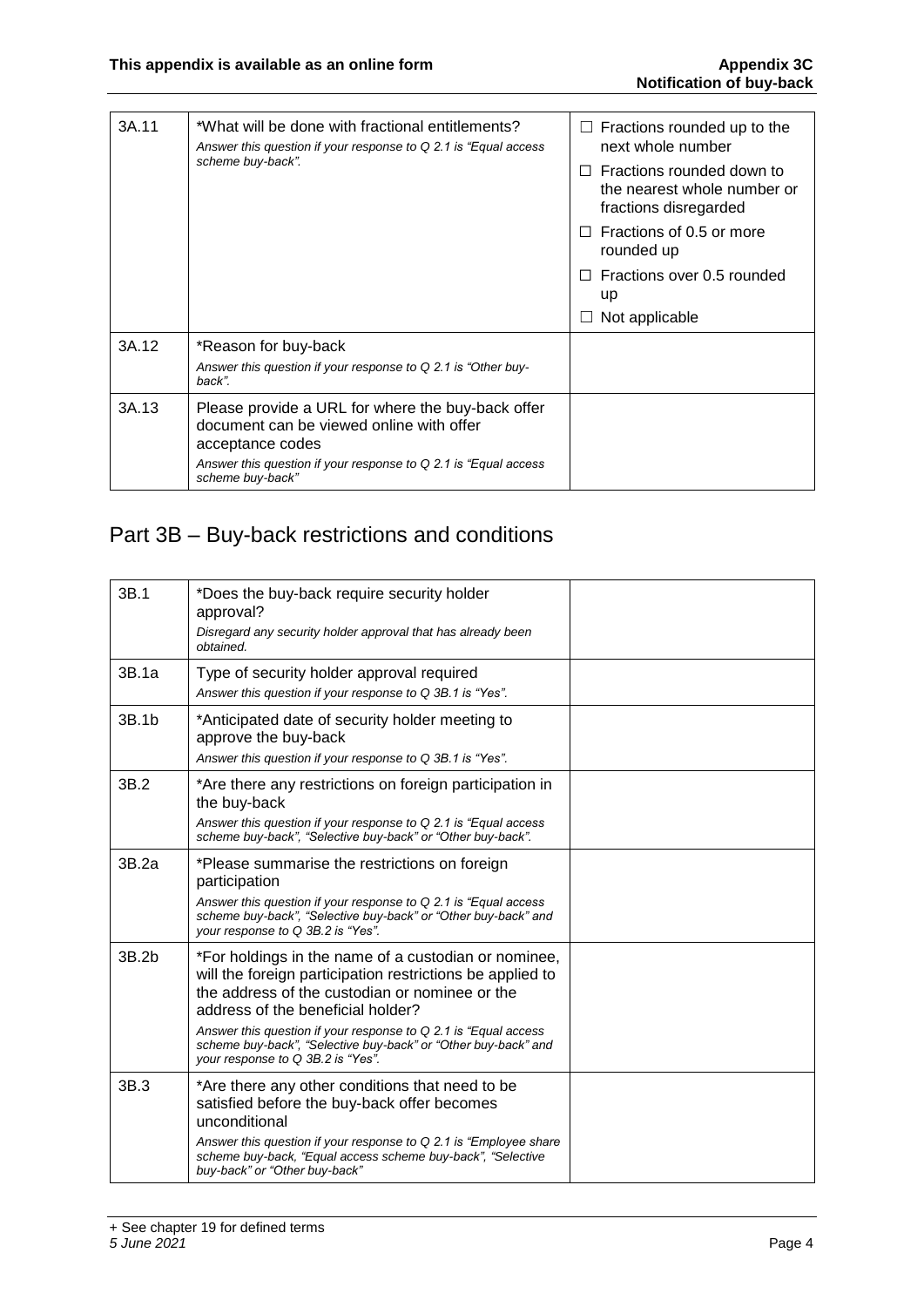| 3B.3a | *Please summarise the conditions                                                                                                                                                                            |  |
|-------|-------------------------------------------------------------------------------------------------------------------------------------------------------------------------------------------------------------|--|
|       | Answer this question if your response to Q 2.1 is "Employee share"<br>scheme buy-back, "Equal access scheme buy-back", "Selective<br>buy-back" or "Other buy-back" and your response to Q 3B.3 is<br>"Yes". |  |

## Part 3C - Key dates

| <b>Employee Share Scheme, Selective and Other Buy-Backs</b>                                                                                  |                                                                                                                                                                                                                                                                                                                                                                  |  |  |  |  |
|----------------------------------------------------------------------------------------------------------------------------------------------|------------------------------------------------------------------------------------------------------------------------------------------------------------------------------------------------------------------------------------------------------------------------------------------------------------------------------------------------------------------|--|--|--|--|
| Answer the questions in this part if your response to Q 2.1 is "Employee share scheme buy-back", "Selective buy-back" or<br>"Other buy-back" |                                                                                                                                                                                                                                                                                                                                                                  |  |  |  |  |
| 3C.1                                                                                                                                         | *Anticipated date buy-back will occur                                                                                                                                                                                                                                                                                                                            |  |  |  |  |
| On-market buy-back                                                                                                                           |                                                                                                                                                                                                                                                                                                                                                                  |  |  |  |  |
|                                                                                                                                              | Answer the questions in this part if your response to Q 2.1 is "On-market buy-back"                                                                                                                                                                                                                                                                              |  |  |  |  |
| 3C.2                                                                                                                                         | *Proposed buy-back start date                                                                                                                                                                                                                                                                                                                                    |  |  |  |  |
| 3C.3                                                                                                                                         | *Proposed buy-back end date                                                                                                                                                                                                                                                                                                                                      |  |  |  |  |
|                                                                                                                                              | Note: under ASIC Regulatory Guide 110, this date must be no<br>longer than 12 months after the receipt of any approval necessary<br>from security holders for the buy-back or, if no such approval is<br>required, 12 months after notice is given to ASIC of the buy-back<br>under the Corporations Act.                                                        |  |  |  |  |
|                                                                                                                                              | Equal access scheme buy-back                                                                                                                                                                                                                                                                                                                                     |  |  |  |  |
|                                                                                                                                              | Answer the questions in this part if your response to Q 2.1 is "Equal access scheme buy-back"                                                                                                                                                                                                                                                                    |  |  |  |  |
| 3C.4                                                                                                                                         | *Buy-back announcement date                                                                                                                                                                                                                                                                                                                                      |  |  |  |  |
|                                                                                                                                              | This is day 0 in the timetable for an equal access scheme buy-<br>back in section 11 of appendix 7A of the listing rules.                                                                                                                                                                                                                                        |  |  |  |  |
|                                                                                                                                              | Note: If the buy-back requires security holder approval, that<br>approval must be obtained before day 0.                                                                                                                                                                                                                                                         |  |  |  |  |
| 3C.5                                                                                                                                         | *+Record date for participation in the offer                                                                                                                                                                                                                                                                                                                     |  |  |  |  |
|                                                                                                                                              | This is the date on which the register is closed to determine<br>entitlements to the buy-back and must be at least 4 business days<br>after the announcement date (day 4 in the timetable in section 11<br>of appendix 7A of the listing rules). Setting this date will pre-<br>populate a number of the date fields in the remainder of the<br>timetable below. |  |  |  |  |
|                                                                                                                                              | Note: The record date and ex date cannot be changed (including<br>to postpone or cancel them) any later than 12 noon Sydney time<br>on the day before the previous ex date advised to ASX.                                                                                                                                                                       |  |  |  |  |
| 3C.6                                                                                                                                         | *Ex date                                                                                                                                                                                                                                                                                                                                                         |  |  |  |  |
|                                                                                                                                              | Trading in the securities commences on an "ex buy-back" basis.                                                                                                                                                                                                                                                                                                   |  |  |  |  |
|                                                                                                                                              | This is the business day prior to the record date (day 3 in the<br>timetable in section 11 of appendix 7A of the listing rules).                                                                                                                                                                                                                                 |  |  |  |  |
|                                                                                                                                              | Note: The record date and ex date cannot be changed (including<br>to postpone or cancel them) any later than 12 noon Sydney time<br>on the day before the previous ex date advised to ASX.                                                                                                                                                                       |  |  |  |  |
| 3C.7                                                                                                                                         | *Buy-back offer open date                                                                                                                                                                                                                                                                                                                                        |  |  |  |  |
| 3C.8                                                                                                                                         | *Last date for entity to send serially numbered<br>acceptance forms to persons entitled<br>This date must be no more than 3 business days after the record<br>date                                                                                                                                                                                               |  |  |  |  |
| 3C.9                                                                                                                                         | *Last day to extend the buy-back offer close date                                                                                                                                                                                                                                                                                                                |  |  |  |  |
|                                                                                                                                              | This date is 5 business days before the offer close date                                                                                                                                                                                                                                                                                                         |  |  |  |  |
| 3C.10                                                                                                                                        | *Buy-back offer closing date<br>This date must be not less than 15 business days after the record<br>date                                                                                                                                                                                                                                                        |  |  |  |  |
| 3C.11                                                                                                                                        | *Anticipated date buy-back will occur                                                                                                                                                                                                                                                                                                                            |  |  |  |  |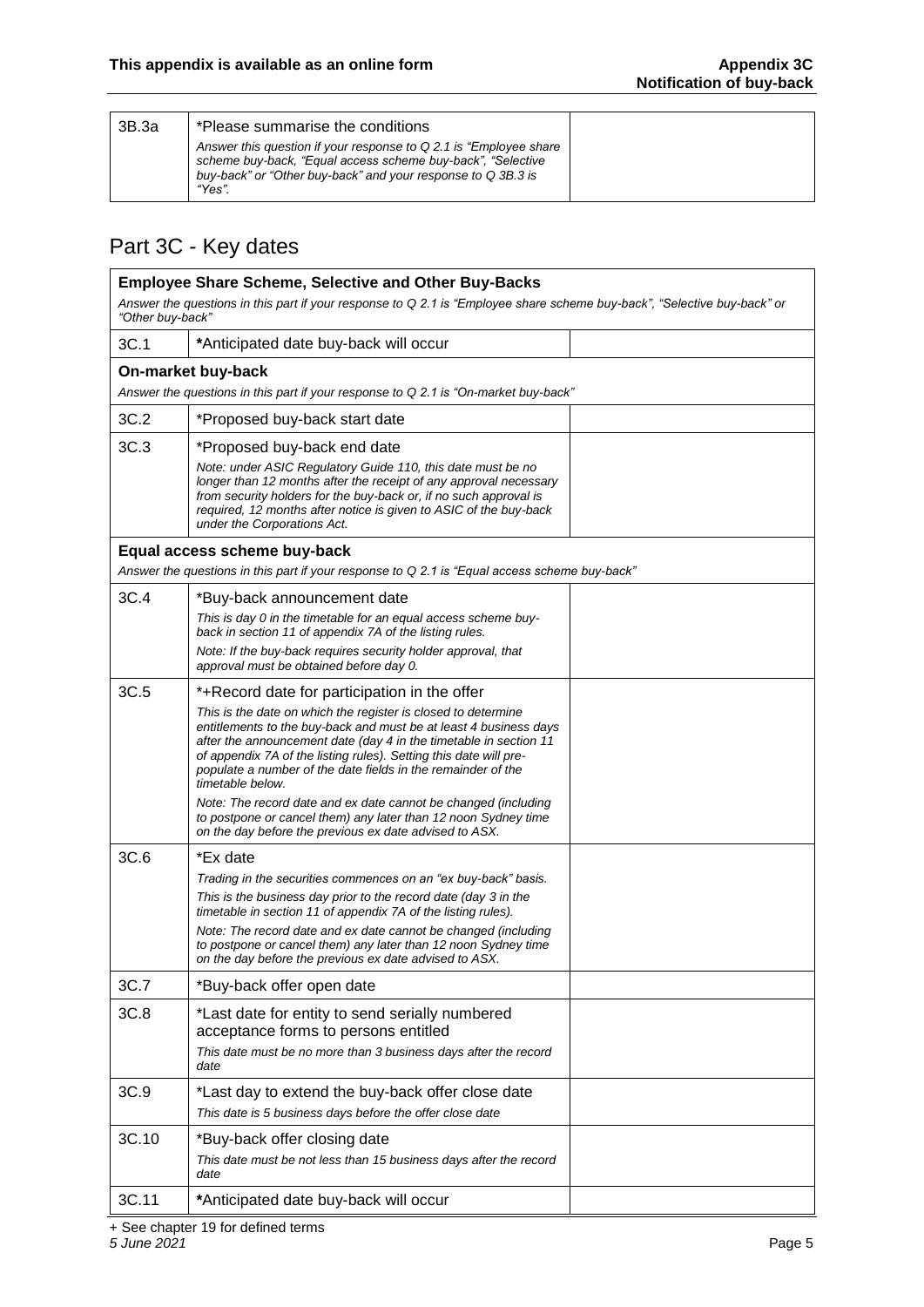| 3C.12 | *Last day for entity to lodge a final buy-back notice<br>with ASX under listing rule 3.8A.<br>This date is no more than one business day after the buy-back<br>offer closing date                                                                                                                                                                         |  |
|-------|-----------------------------------------------------------------------------------------------------------------------------------------------------------------------------------------------------------------------------------------------------------------------------------------------------------------------------------------------------------|--|
| 3C.13 | *Last day for entity to update its register to cancel<br>the +securities bought back and to lodge an<br>Appendix 3H with ASX under listing rule 3.8A<br>notifying the number of +securities that have been<br>cancelled due to the buy-back.<br>This date is no more than 5 business days after the entity has<br>given the final buy-back notice to ASX. |  |

## Part 3D – Other information

| l 3D.1 | Any other information the entity wishes to notify to |  |
|--------|------------------------------------------------------|--|
|        | ASX about the buy-back                               |  |

### Part 4 – Daily buy-back notification

*Answer the questions in this part if your response to Q 2.1 is "Employee share scheme buy-back", "On-market buy-back", "Equal access share scheme buy-back" or "Other buy-back") and you are giving a daily buy-back notification under listing rule 3.8A. A daily buy-back notification must be submitted for these types of buy-backs at least half an hour before the commencement of trading on the business day after any day on which securities are bought back (per listing rule 3.8A).*

| 4.1 | *Date of this notification                                                                                                                                                                                                                                                                                                                                                                                                                                                                                                                                             |                                  |                 |
|-----|------------------------------------------------------------------------------------------------------------------------------------------------------------------------------------------------------------------------------------------------------------------------------------------------------------------------------------------------------------------------------------------------------------------------------------------------------------------------------------------------------------------------------------------------------------------------|----------------------------------|-----------------|
| 4.2 | *Previous day on which +securities were bought back                                                                                                                                                                                                                                                                                                                                                                                                                                                                                                                    |                                  |                 |
|     |                                                                                                                                                                                                                                                                                                                                                                                                                                                                                                                                                                        | Before previous day              | On previous day |
| 4.3 | *Total number of<br>+securities bought back, or<br>in relation to which<br>acceptances have been<br>received                                                                                                                                                                                                                                                                                                                                                                                                                                                           |                                  |                 |
| 4.4 | *Total consideration paid or<br>payable for the +securities                                                                                                                                                                                                                                                                                                                                                                                                                                                                                                            |                                  |                 |
| 4.5 | *Highest price paid<br>Answer these questions if your<br>response to Q 2.1 is "On-market<br>buy-back".                                                                                                                                                                                                                                                                                                                                                                                                                                                                 | *Date highest price was<br>paid: |                 |
| 4.6 | *Lowest price paid<br>Answer these questions if your<br>response to Q 2.1 is "On-market<br>buy-back".                                                                                                                                                                                                                                                                                                                                                                                                                                                                  | *Date lowest price was<br>paid:  |                 |
| 4.7 | *Highest price allowed to be paid by entity on the<br>previous day under listing rule 7.33:<br>Answer this question if your response to Q 2.1 is "On-market buy-back".<br>Note: Listing Rule 7.33 provides that a listed entity may only buy back<br>securities under an on-market buy-back at a price which is not more<br>than 5% above the volume weighted average market price for securities<br>in that class, calculated over the last 5 days on which sales in the<br>shares were recorded before the day on which the purchase under the<br>buy-back was made. |                                  |                 |